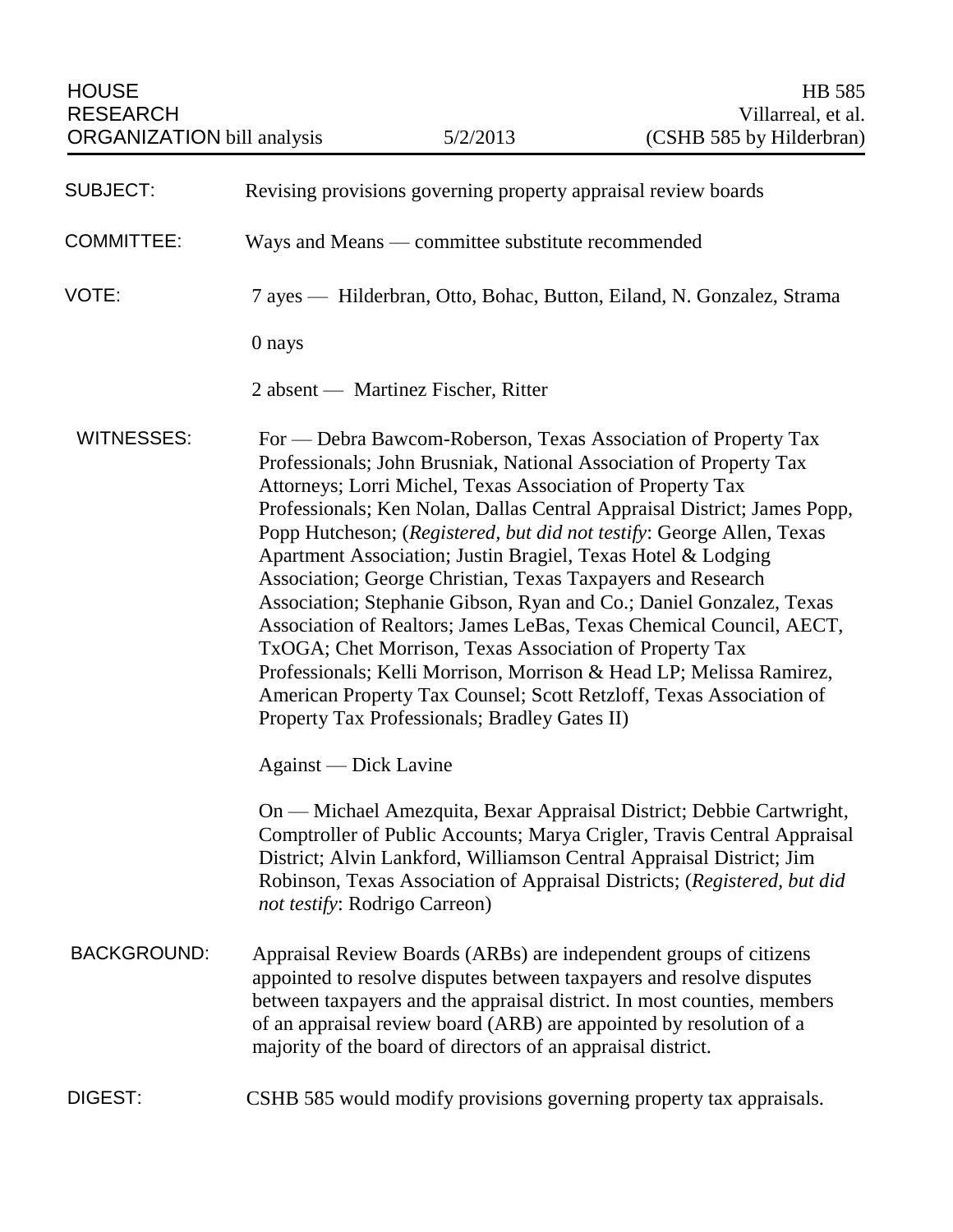**Appointments of ARB members.** Under the bill, the local administrative district judge would appoint members of the ARB for all counties with a population more than 120,000 (amounting to 35 counties). The local administrative district judge or a board of directors of the appraisal district could remove a member of the review board if there was clear and convincing evidence of repeated bias or misconduct.

A member of the appraisal district board would be prohibited from communicating with the local administrative district judge regarding the appointment of appraisal review board members. This prohibition would not apply to a communication between:

- a member of an appraisal review board and the local administrative district judge regarding the member's reappointment;
- the taxpayer liaison officer and the judge in the course of the officer's clerical duties so long as the officer did not offer an opinion or comment regarding the appointment of ARB members; or
- a chief appraiser and another party regarding whether an applicant owed any delinquent property taxes.

A chief appraiser or another employee of the appraisal district would be prohibited from communicating with a member of the appraisal review board, appraisal board of directors, or the local administrative law judge. Violating this provision would be a class A misdemeanor (up to one year in jail and/or a maximum fine of \$4,000).

Local administrative district judges would appoint review board members as soon as practicable after January 1, 2014. Certain provisions would only apply to members appointed before that date.

**Multiple property appeals.** A petition filed by an owner or lessee could include multiple properties that were owned or leased by the same person and were of a similar type or were part of the same economic units and typically would sell as a single property. A petition so filed could be amended to include additional properties in the same county owned or leased by the same person and of a similar type.

The bill would modify procedures governing the determination of whether a plaintiff was a proper party to bring a petition.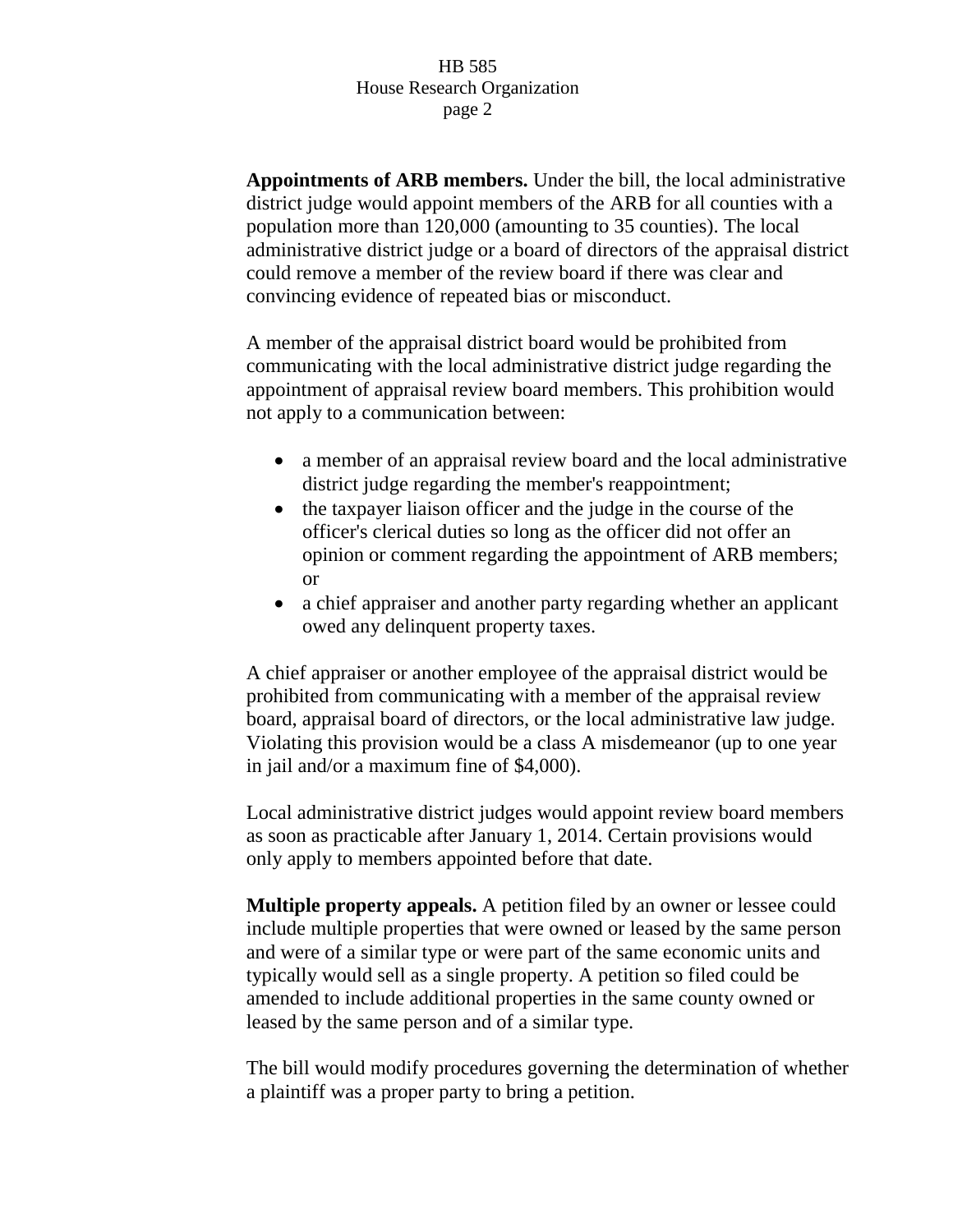**Comptroller actions.** The comptroller would prepare model hearing procedures that appraisal review boards would have to follow. The model procedures would include specific elements in the bill. The comptroller could develop different procedures for different categories of districts, defined by population, number of protests filed, and other factors.

The comptroller would design a survey to provide the public an opportunity to offer comments and suggestions concerning an appraisal review board. The survey form would be provided to each property owner at or before each protest hearing.

As part of training to be an appraisal review board member, each trainee would have to pledge to comply with the requirements governing appraisal proceedings. The comptroller would prescribe the form to be used for this purpose.

**Taxpayer liaison.** A taxpayer liaison officer would be responsible for receiving and compiling a list of comments and suggestions submitted by the chief appraiser, a property owner, or an owner's agent. The liaison would forward the list to the comptroller. Taxpayer liaison officers would have to provide public information to assist property owners and inform them of the procedures for filing comments and suggestions.

The bill would extend the requirement to appoint a taxpayer liaison officer to counties with a population of more than 120,000 from a current minimum of 125,000 (adding Gregg, Grayson, Potter, and Randall counties).

Taxpayer liaison officers also would be responsible for providing clerical assistance to local administrative district judge in selecting appraisal review board members.

**ARB hearings.** The bill would modify provisions governing ARB hearings. A protest hearing for a property owner not represented by an agent would have to be set for a time and date certain. If the hearing did not begin within two hours of the time set for the hearing, the appraisal review board would postpone the hearing upon request.

Upon a property owner's request, an appraisal review board would schedule same-day hearings on protests for up to 20 designated properties.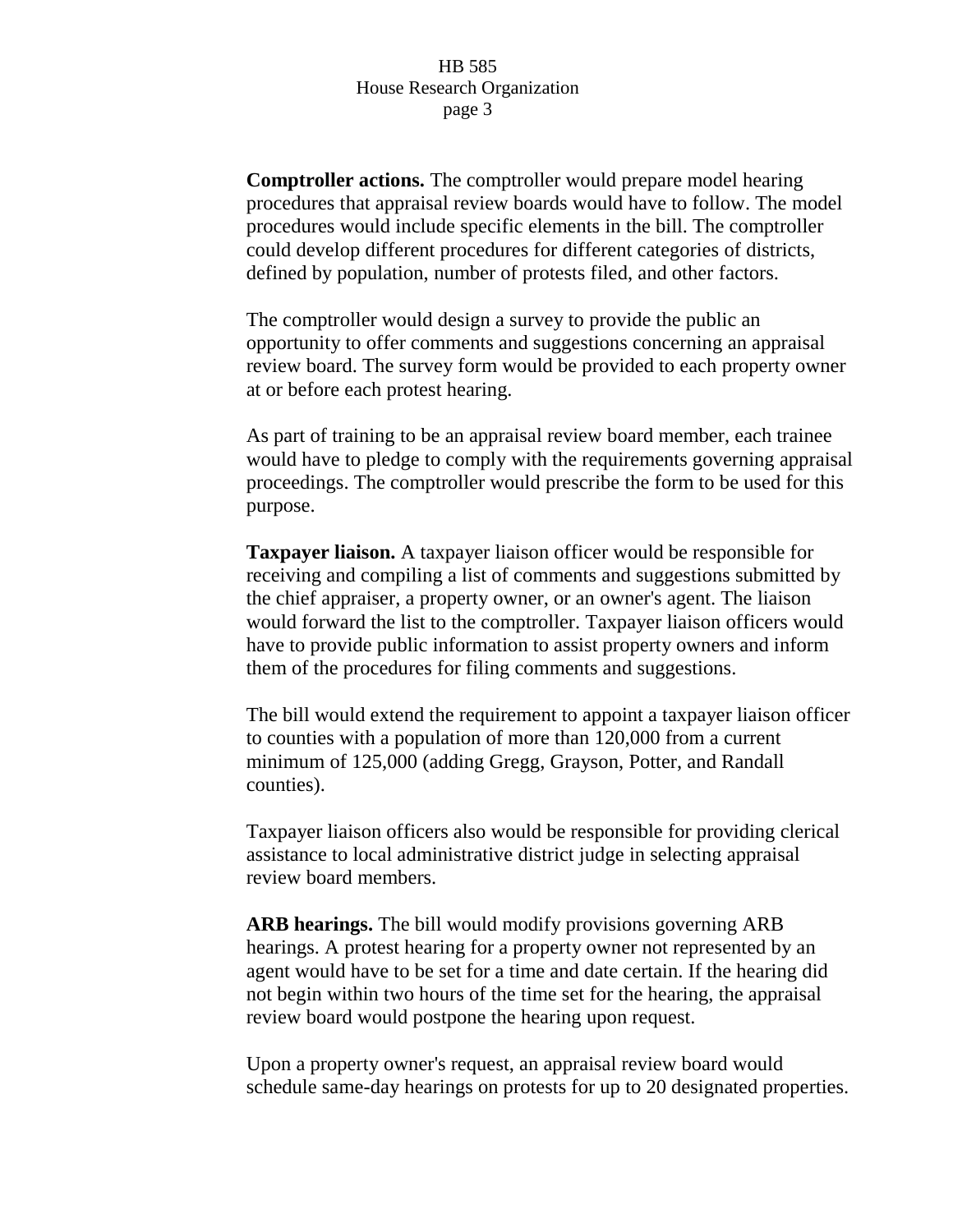The properties would have to be designated in the same notice of protest. A property owner could file no more than one such request per year.

**Appraisal proceedings.** A property owner submitting evidence of a property appraisal would not be subject to rules governing licensed property appraisers. Evidence and other testimony offered at an appraisal review board hearing would not be admissible in an appeal unless it met certain conditions specified in the bill.

The bill would affirm that a property owner who submitted an affidavit to the appraisal board would not waive the right to appear in person. The appraisal review board could consider the affidavit only if the owner did not appear at the protest hearing in person.

If a tax collector did not respond within 90 days to an application for an overpayment or erroneous payment, the application would be presumed denied. Upon being denied the claim, the taxpayer could file suit in district court to seek payment of the refund. A taxpayer who prevailed would be awarded court costs and reasonable attorney's fees.

An appraisal review board with panels could consider the type of property subject to protest; otherwise, panel assignments would be random. A taxing unit could charge electronic filing fees associated with collecting delinquent taxes.

**Other provisions.** An appraisal district or review board could not make decisions on the membership of a panel based on a member's previous voting record. Property owners who appealed a protest and had to pay taxes due while the appeal was pending could pay the taxes imposed on the property in the preceding year, if this was lower than certain other amounts.

A person would have to apply to receive certain allocations identified in state law. The application would have to be re-submitted annually. The bill would create other procedures governing allocation applications.

The bill would repeal provisions entitling a property owner to expedited arbitration.

**Effective date.** This bill would take immediate effect if finally passed by a two-thirds record vote of the membership of each house. Otherwise, it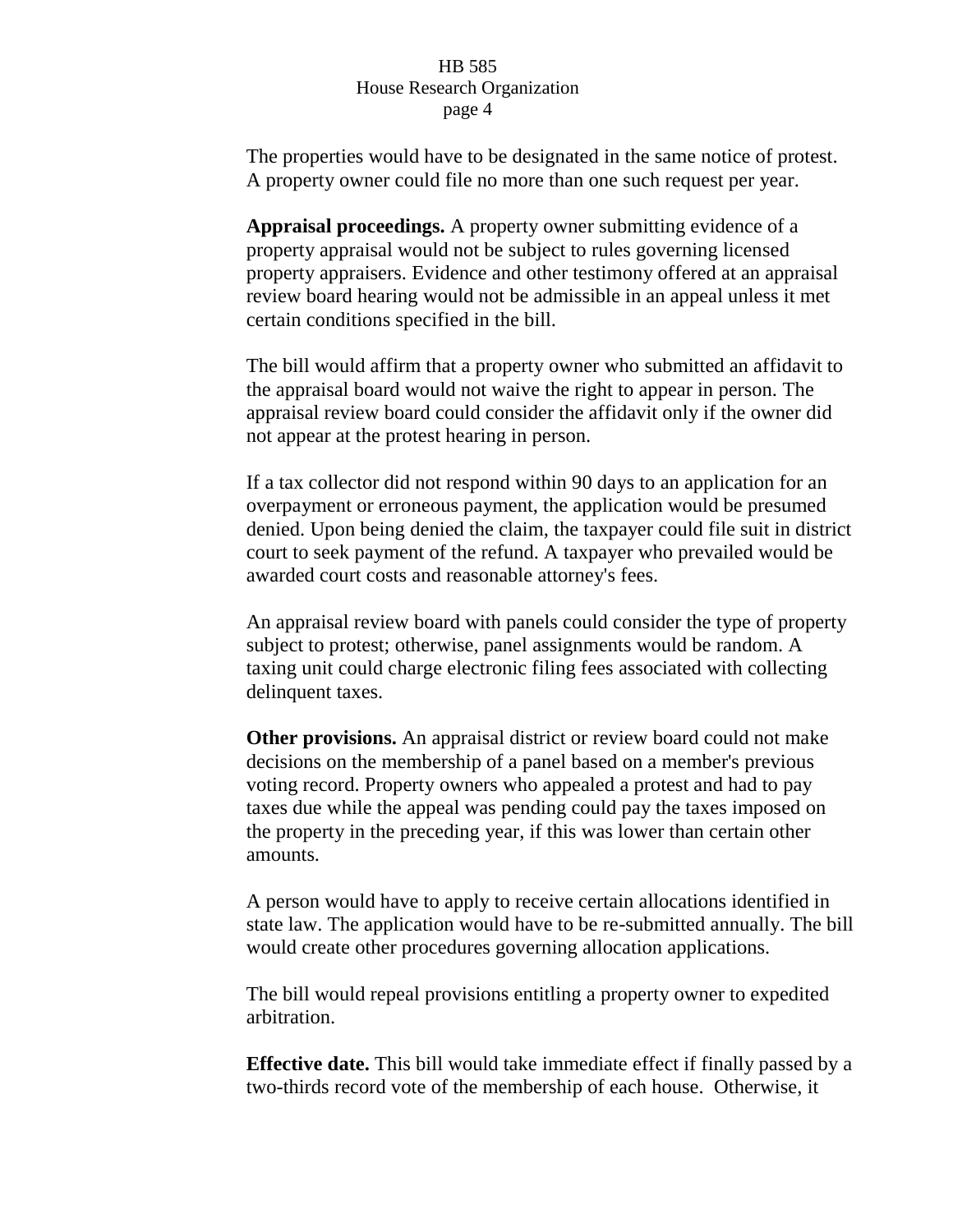would take effect September 1, 2013. Certain provisions would take effect January 1, 2014.

**SUPPORTERS** SAY: CSHB 585 would improve the transparency and accountability of ARB processes and would make procedures relating to protests and appeals more efficient, effective, and responsive. The bill would make changes to combat the widespread perception of bias and lack of responsiveness of ARBs and appraisal districts. Improving the fairness of the appraisal appeal process additionally would save taxpayer funds by reducing the proportion of cases that end up in court.

> **Appointments of ARB members.** CSHB 585 would take a decisive measure to underline the independence and impartiality of ARBs in the 35 counties covered by the bill. Empowering local administrative district judges to appoint ARB members would break the chain of perceived accountability of ARB members — who are supposed to be providing property owners with a fair and impartial hearing — to appraisal district boards and hence to appraisal districts. It is common for one who is appointed to a certain task to feel beholden to whosoever made the appointment.

> Local administrative district judges are naturally fair and impartial arbiters of disputes, which make them excellent candidates to choose ARB members. Of equal importance, the judges are completely separate and independent of county appraisal districts. There would be no justifiable perception of bias in ARB appointments made by a judge.

> Harris and Fort Bend counties both have piloted granting local administrative district judges the task of appointing ARB members and have returned with favorable reports. The processes in both counties have been well implemented and have been met with a positive response among residents.

**Penalties for communication.** CSHB 585 simply would extend to the new process ex parte provisions in existing law that prohibit a member on an appraisal district or ARB board from communicating with the chief appraiser on matters relating to the appraisal of property. While the penalties in the code may be stiff, they are judiciously enforced. Adding the penalties creates a bright line around prohibited behavior that institutions can internalize into their rules and processes.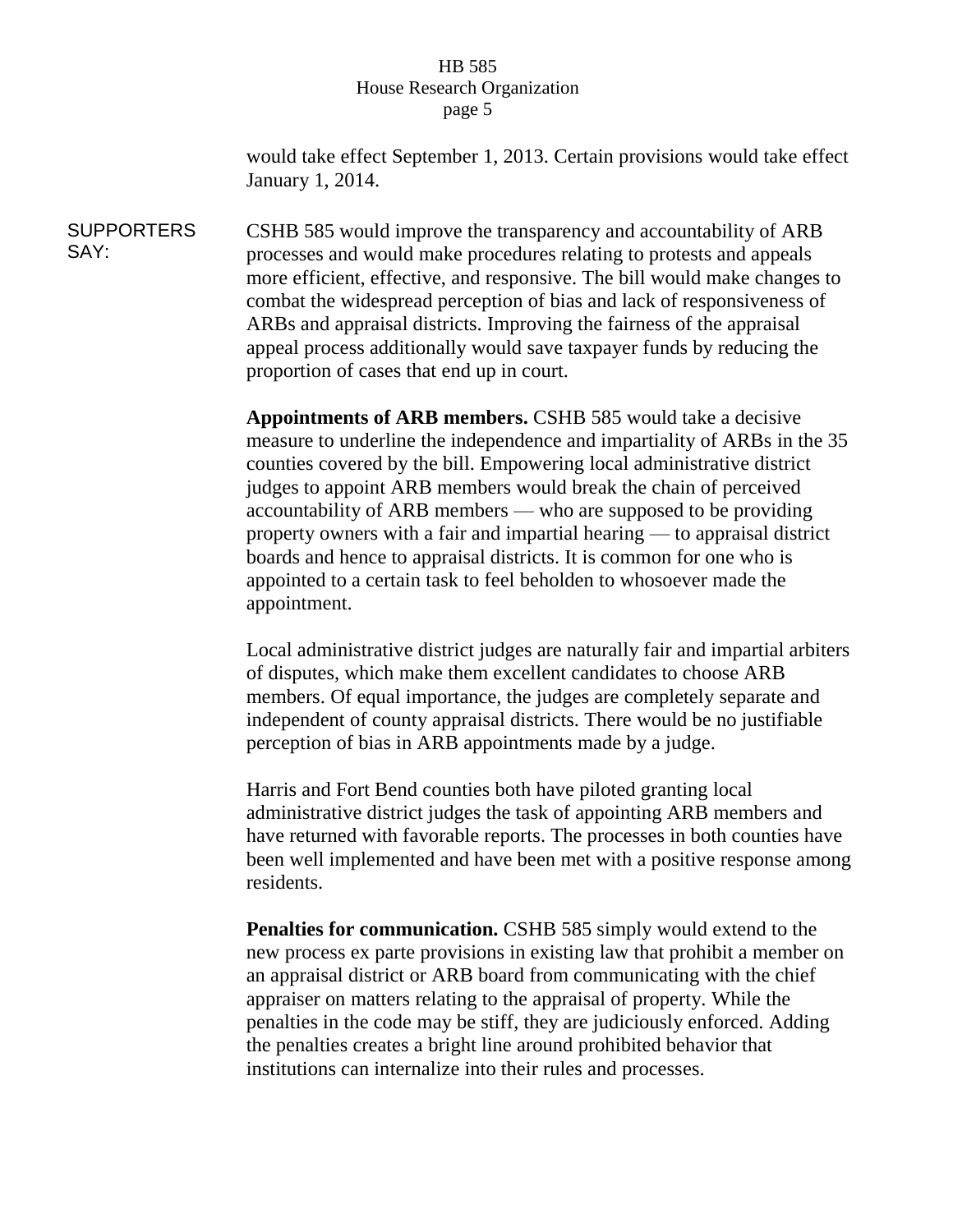**Multiple property protests.** CSHB 585 would allow a property owner or someone representing an owner to combine similar properties owned by the same plaintiff into one single lawsuit. This measure would provide for judicial economy and not significantly change current practices. In general, a property owner who currently wanted to protest the value of many properties would negotiate these properties synchronously so they would not have to be individually litigated. CSHB 585 would codify this practice and increase the efficiency of the protest process.

**Comptroller actions.** The bill would expand the comptroller's authority to include development of model procedural requirements and processes that ARBs would be required to follow. This measure would bring increased uniformity to hearing procedures statewide. In addition, it would require the comptroller to develop procedures for taxpayers to register complaints about the system. The complaints would be published in a report by the comptroller. Making complaints transparent would motivate ARBs to improve their processes and give them guidance on how best to do so.

**Other provisions.** CSHB 585 would make a variety of other changes that would improve the fairness and efficiency of property appraisal appeals. For example, it would require the scheduling of an ARB hearing for a taxpayer not represented by an agent for a time certain. If a hearing for a property owner was not held within two hours of the scheduled time, the property owner may request a postponement.

In addition, under the bill, property owners wishing to file protests on multiple properties would be able to schedule the hearing for up to 20 properties on a single day, thereby increasing convenience and ease for property owners.

**OPPONENTS** SAY: CSHB 585 would make some unfortunate revisions to processes governing ARB appointments, property appeals, and other processes.

> **Appointments of ARB members.** Moving the authority to appoint ARB members from appraisal district boards to local administrative district judges would create more problems than it would solve. Interviewing and choosing applicants for county review boards is far afield from the normal responsibilities of a judge. Local administrative district judges do not necessarily possess any specialized knowledge about appraisal districts or specifically property appraisal in general.